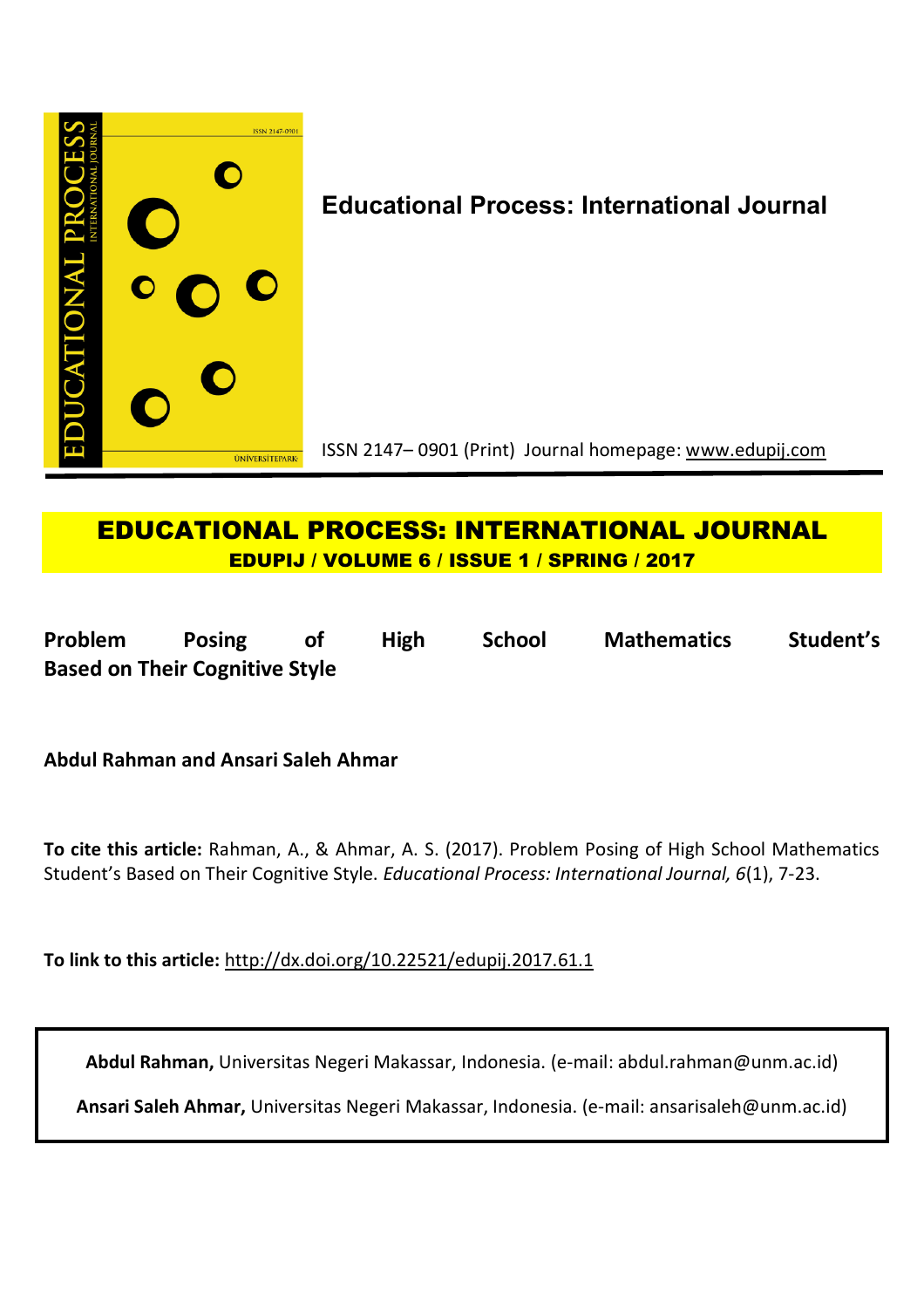## EDUPIJ / VOLUME 6 / ISSUE 1 / 2017 / pp. 7–23.

# **Problem Posing of High School Mathematics Student's Based on Their Cognitive Style**

## ABDUL RAHMAN and ANSARI SALEH AHMAR

## **Abstract**

Mathematical problem posing plays an important role in mathematics curriculum, since it encompasses the core of mathematics activities, among other things, with students' activities to construct their own problems as the preliminary step to actual problem solving steps. This study aims at revealing the profile of students' mathematical problem posing based on their cognitive styles in order to know and understand the learning of mathematics students. As a result of this study, students who have the cognitive style 'field independent' (FI) are able to propose a solvable mathematical problem and load new data, and also pose problems categorized as high-quality mathematical problems. Students who have the cognitive style of 'field dependent' (FD) are generally limited to solvable mathematical problems that do not contain new data, and mathematical problems of a moderate level. In this study, it is seen how student's work mathematical problem posing using their cognitive style, resulting in a breakthrough in the process of learning to use students' cognitive styles so as to increase the quality of learning outcomes.

**Keywords:** cognitive style, field dependent, field independent, problem posing, mathematical statement.



………………………………………........….....………………………………...……………

EDUPIJ / ISSN 2147– 0901 © 2017 Copyright © 2017 by ÜNİVERSİTEPARK Limited edupij.com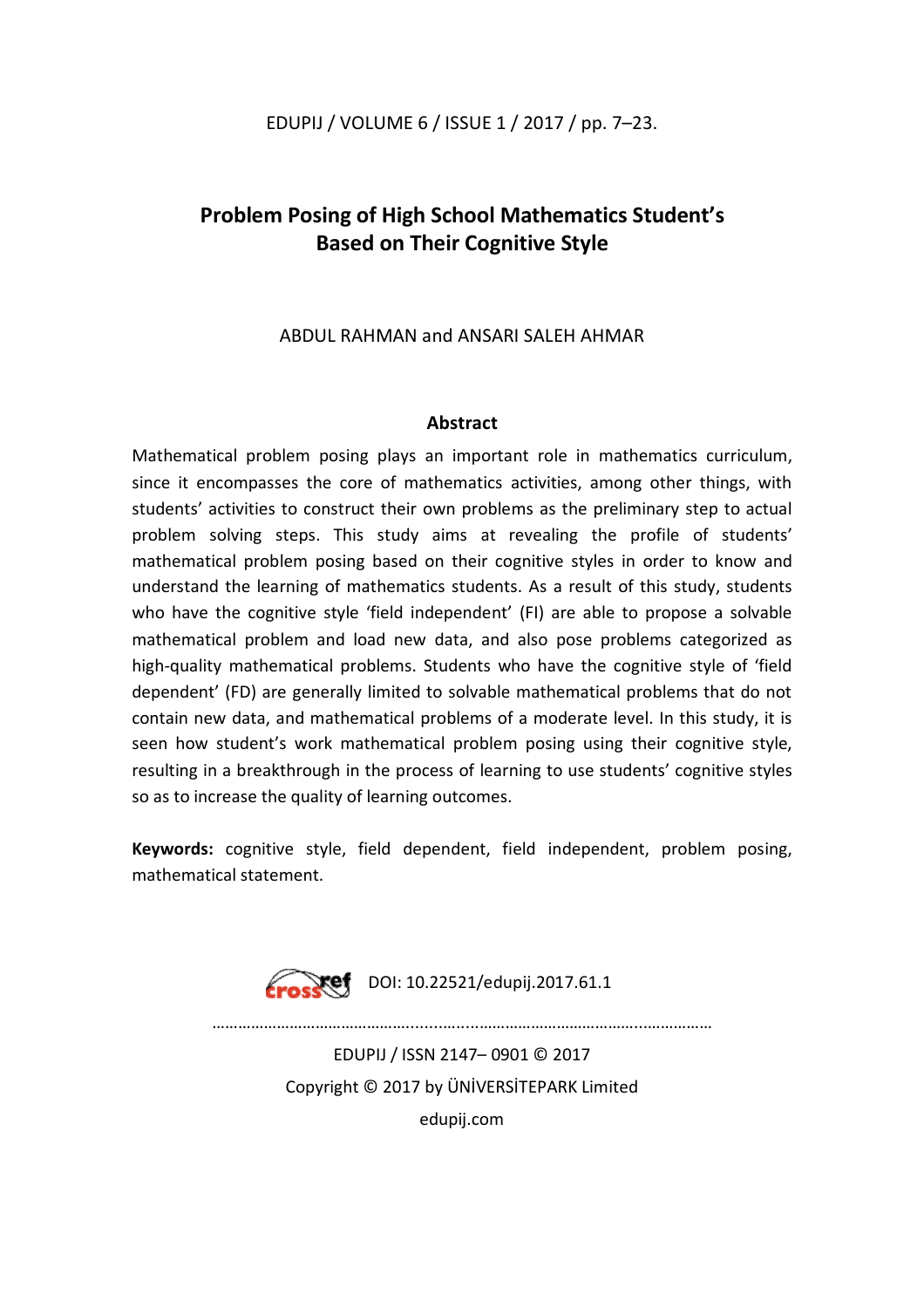#### **Introduction**

Implementation of the Indonesian Competency-Based-Curriculum is a forward step to improve the quality of the national education. The curriculum emphasizes developing students' ability to pose tasks within certain performance standards in order to perceive the learning outcome.

Romberg and Carpenter (1986) states that many studies related to teaching explicitly assume about students learning, but that they are inconsistent with the current cognitive learning theories. Therefore, it is suggested to undertake an integrated research and incorporate the required teaching and learning. Romagnano (1994) reveals three main dilemmas in mathematics teaching and learning activities as (1) "Ask Them or Tell Them" Dilemma, (2) "Good Problems" Dilemma, and (3) "Grading" Dilemma. Dilemma 1 regards the concept of delivery, Dilemma 2 concerns the difficulty of posing problems during the instructional process, whilst Dilemma 3 concerns evaluation, how to use measuring tool well. The focus of this study is Dilemma 2, posing mathematical problems.

One of the abilities necessary for students in terms of mathematical problem solving is the ability of posing mathematical problems. Research conducted by Hashimoto (1997) indicates that learning through problem posing elicits a positive influence on students' ability in problem solving.

Among the research reporting on problem posing approach in learning are Leung, Silver, and English, who propose that problem posing has a positive influence on students' ability to solve word problems, and provides an opportunity to gain insight into students' understanding of mathematical concepts and processes. Besides that, Kilpatrick (1969) argues a thesis that the quality of problems that students pose functions as an independent variable to predict how well students can solve problems. In addition, Mestre (2002) states that problem posing can be used to delve into the transferring of concept across context, and identifying knowledge, reasoning, and concept development of students.

Mathematical problem posing plays an important role in mathematics curriculum, since it encompasses the core of mathematics activities, among other things, with students' activities to construct their own problems as the preliminary step to actual problem solving steps. Performing problem posing in mathematics learning was strongly recommended by NCTM, because problem posing impacts on children's knowledge development and understanding to the important concept of school mathematics (English, 1998).

Mayer, Larkin, and Kadane (1984) found that students experience difficulties in solving mathematical problems due to difficulties understanding the language of problems. The authors further revealed that questions containing relation and subjunctive propositions are more difficult for students to solve than those containing assignment proposition. Thus, language structure in constructing questions is of great importance in order to avoid issues of unsolvable questions. In preliminary research administered to  $7<sup>th</sup>$  grade IPA 1 students of SMA Negeri 11 Makassar, Indonesia, it was found that students with the cognitive style of field-independent are more successful in posing solvable mathematics questions (53.21%) than those of the field-dependent style (19.23%) (Rahman, 2006). This differential is due to not all students having the same way of receiving and processing data within any given information.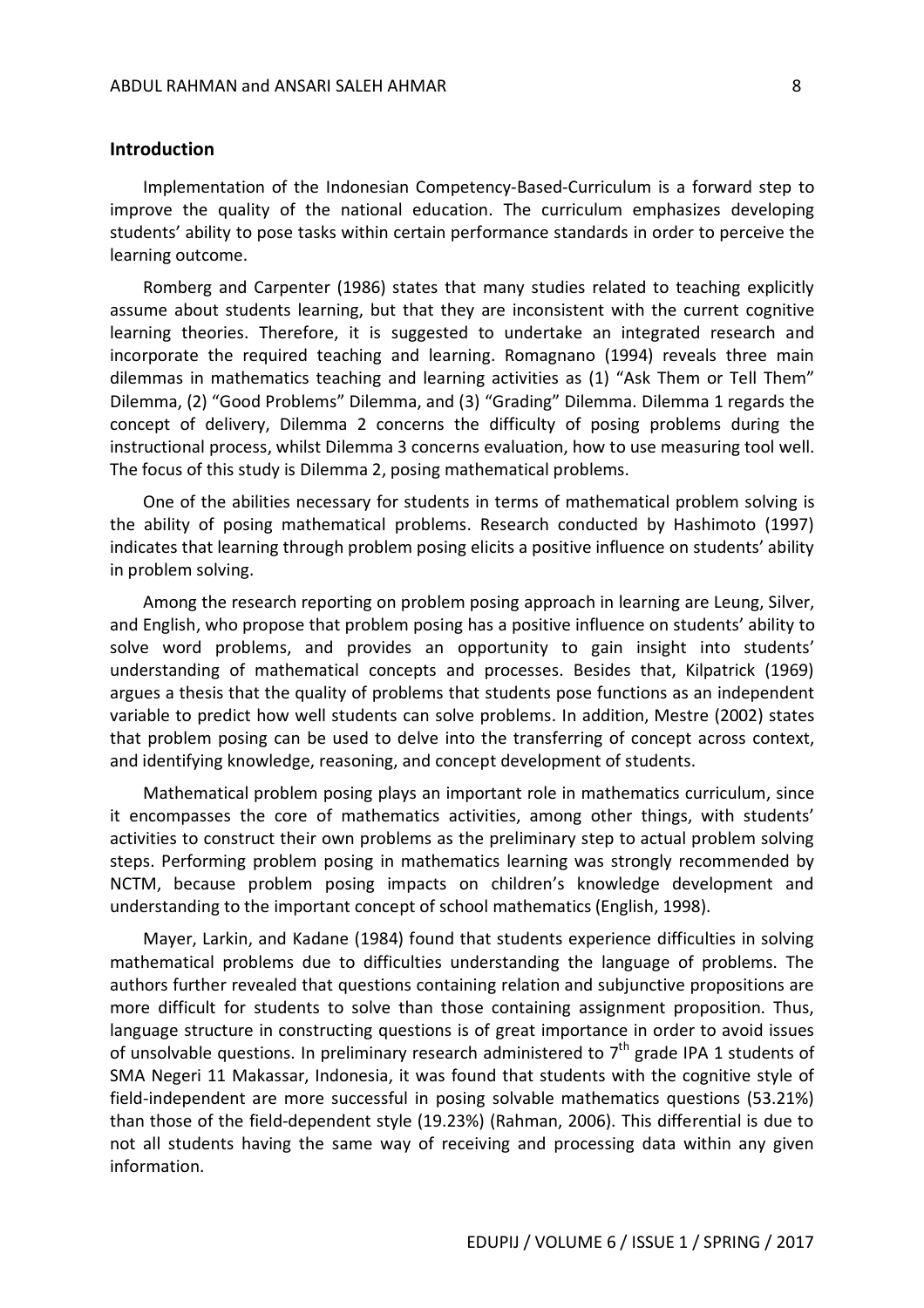Based on the researcher's survey results from  $6<sup>th</sup>$  grade IPA students of SMA Negeri 3 Makassar, Indonesia early in the academic year of 2007-2008, it was found that 87 out of 240 students (36%) scored under 7.0, the Minimum Mastery Criteria established by the school for mathematics. Such low mathematics scores do not merely result from the mathematics content itself or the teacher's ability in managing learning in the classroom, but to students' characteristics in learning mathematics in the classroom, including their cognitive style and their ability to pose mathematical problems. The outline above indicates the significance of conducting research concerning mathematical problem posing on the basis of students cognitive style.

### **Methodology**

There are several known definitions of problem solving. Problem solving is a problem receiving process taken as a challenge to be able to solve it. Besides, Cooney (1985) states that problem solving is a process of receiving a problem and the subsequent endeavor to solve it. In addition, Polya (2014) defines problem solving as an attempt to find a way out of a difficulty in order to attain a goal which cannot presently be solved. Problem solving is a psychological process rather than an application of theorems learned. Further, Bullock, Stallybrass, Trombley, and Eadie (1977) state that problem solving is a form of activity in which there is a goal to be reached, a gap in the route to the goal and a set of alternative means, none of which are immediately and obviously suitable. Furthermore, McGivney and DeFranco (1995) argue that problem solving comprises of two aspects, that is: problem to find and problem to prove. Henceforth, Santrock (2007) argue that problem solving means seeking an appropriate way to achieve a goal. Problem solving can also be defined as finding steps to overcome an existing gap, while Wilis Dahar (1996) reveals that problem solving activity itself is human activity in practicing concepts and rules previously acquired.

Some of the definitions of problem solving regard it as a process, as it is closely related to problem posing. This view is supported by Silver and Cai (1996) who stated that problem solving performance has a high correlation to problem posing performance, and furthermore asserted that problem posing can improve thinking, problem solving skill, attitude, and students' self-esteem to mathematics and mathematical problem solving, along with a contribution to a more extensive understanding of mathematics concepts.

Duncker and Lees (1945) proposed a definition for mathematical problem posing as an attempt to construct or formulate a problem for a given type of information or data. Alternatively, Dillon (1982) defined mathematical problem posing as problem finding, that is a thought process producing a mathematical question from certain information which is to be solved. Silver (1994) also proposed a definition for mathematical problem posing, as an endeavor to pose a new problem for information or experience possessed by students. Further, Stoyanova and Ellerton (1996) add their definition as, "Problem posing is defined as the process by which, on the basis of mathematical experience, students construct personal interpretation of concrete situation and formulate them as meaningful mathematical problems".

The problem situation of the current study is:

Tangent line of circle :

 $L_1 \equiv x^2 + y^2 = 13$  at  $Q(2,3)$  (1)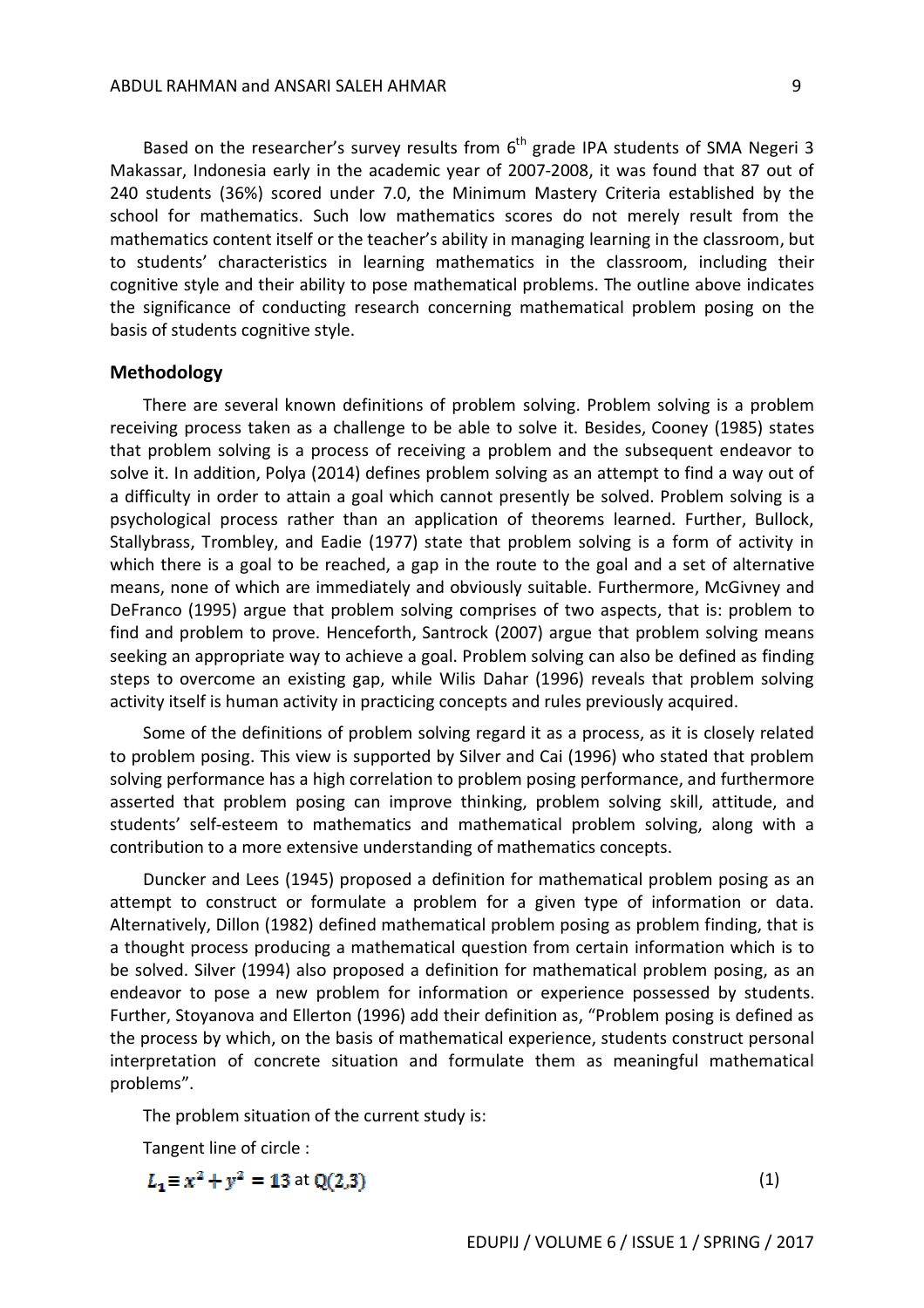is tangent to circle  
\n
$$
L_2 = (x - 7)^2 + (y - 4)^2 = p^2
$$
\nFind p! (2)

Problem posing:

(1) Draw the position of both Circles *L<sup>1</sup>* and *L<sup>2</sup>* in one Cartesian coordinate system? Solution:

As shown in Figure 1.





(2) What is the relationship between *p* and radius *L2*? Solution:

$$
p = r_2 \text{ or } r_2 = p, r_2 > 0 \tag{3}
$$

(3) How to find  $r_2$ ? Solution:

 $r_2$  = the distance from the center point  $L_2$  to the tangent line  $L_1$  at Q(2,3)

(4) What is the tangent line equation  $L_1$  at  $Q(2,3)$ ? Solution:

The tangent line equation *L<sup>1</sup>* at *Q* is:

 $x_1x + y_1y = 13$  (4)

or

$$
q \equiv 2x + 3y = 13 \tag{5}
$$

(5) What is the value of *r2*? Solution:

 $r_2$  = the distance from the point (7, 4) to the line  $2x + 3y = 13$  is:

$$
r_2 = \left| \frac{2 \times 7 + 3 \times 4 - 13}{\sqrt{2^2 + 3^2}} \right| = \left| \frac{14 + 12 - 13}{\sqrt{4 + 9}} \right| = \left| \frac{13}{\sqrt{13}} \right| = \sqrt{13}
$$
(6)

(6) What is the value of *p*?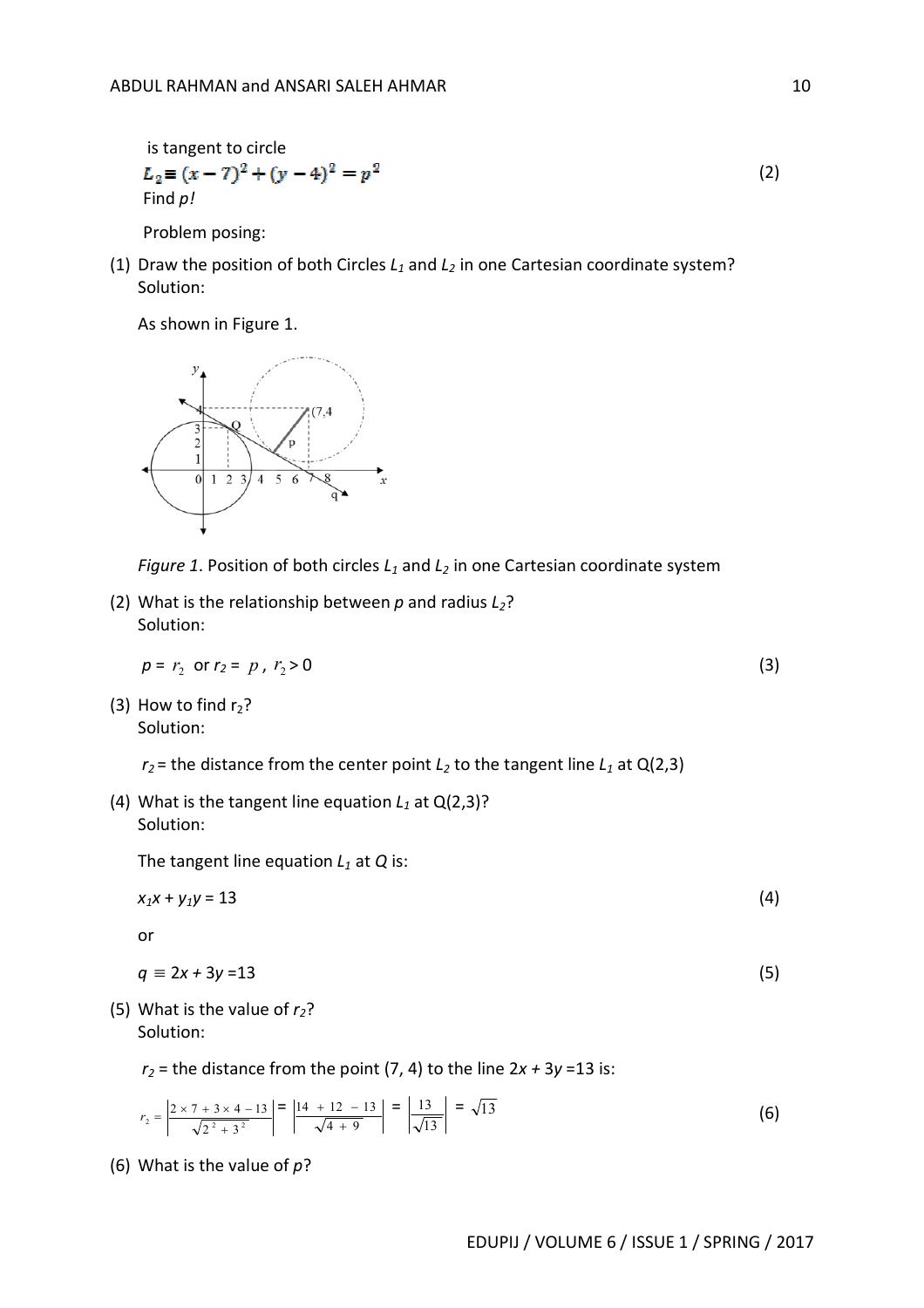Solution:

Value  $p = r_2 = \sqrt{13}$ 

Thus, the solution is  $p = \sqrt{13}$ 

In light of these solutions, there are six questions to the problem solution in order to obtain the result. From the result, it can be seen more as a posed problem to advance the existing problem solving:

(1) Find the tangent point of circle  $L_2$  to the line :

$$
q\equiv 2x+3y=13!
$$

 $\blacksquare$ 

(2) Find the distance from the tangent point of circle  $L_1$  to the tangent point of circle  $L_2$  by the line of equation (7).

These examples indicate that problem posing is not merely the posing of a problem/question from the given information, but also to provide a clue as to how to solve the problem/question properly. Besides, if students are accustomed to posing mathematical problems appropriately, it is expected that they will also be capable of developing their own mathematical thinking pattern.

Some definitions concerning cognitive style are stated by Witkin, Moore, Goodenough, and Cox (1975) in that characteristic modes of functioning revealed throughout our perceptual and intellectual activities are highly consistent and pervasive. Further, Messick (1984) defined cognitive style as a person's typical mode of perceiving, remembering, thinking and problem solving. Furthermore, Vernon (1973) defined cognitive style as a "superordinate construct which is involved in many cognitive operations, and which accounts for individual differences in a variety of cognitive, perceptual, and personality variables". This means that cognitive style constitutes the typical characteristics of functioning perceptual and intellectual activities. The characteristics are consistent and can "penetrate" behavior entirely, either in the cognitive aspect or affective aspect.

Several experts, such as Messick (1984), Zelniker (1989), and Waber (1989) restricted the meaning of similar cognitive styles as preference of someone relatively persistent in receiving, thinking, and problem solving, along with keeping information in mind. Further, Soedjadi (1996) proposes that:

Cognitive style may be described by the following characteristics: (1) They are concerned with the forms rather than the content of cognitive activities, (2) They refer to individual differences concerning how people perceive, think, solve problems, learn and relate to others, (3) They are features of personality, the patterns of collective characters which include behavioral, temperamental, emotional and mental traits of an individual, (4) They are stable over time, and (5) They are distinguishable from intelligence and other ability dimensions.

Several cognitive style types that Sigel and Coop (1974) identify are: (a) to pay special attention to global versus detail (partly); (b) to distinguish a stimulus into larger categories versus numerous smaller ones; (c) to incline to classifying items on the basis of apparent characteristics such as similarity of function, time, or space versus selecting similarity of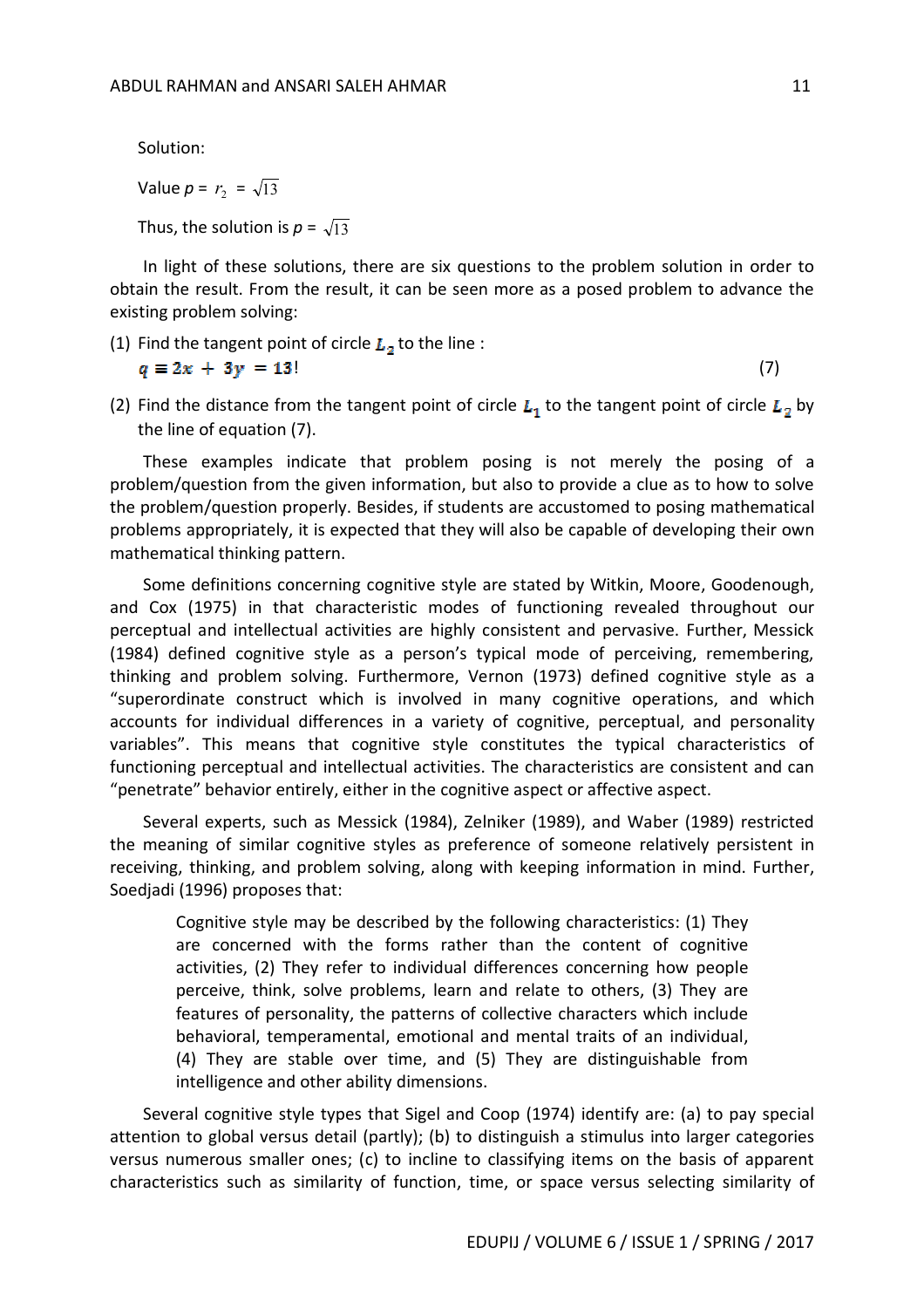some abstract attribute; (d) quick, impulsive versus slow, seriously problem solving behavior; (e) intuitive, inductive versus logical cognitive, deductive cognitive.

There are two cognitive styles that are particularly important in education, they are: 'field-independent' versus 'field-dependent' and 'impulsive versus reflexive'. Each of these are based on psychological and conceptual tempo differences. Implications of students' cognitive styles in learning of field-independent and field-dependent are as follows:

- Students with the cognitive style of field-independent learn mathematics individually, enabling them to provide better responses, and are more independent. Those with this cognitive style are more likely to learn mathematics by intrinsic motivation and are inclined to work to satisfy their own ambition.
- Students with the cognitive style of field-dependent learn mathematics in a group and frequently interact with their teacher, requiring extrinsic reinforcement. For those with this cognitive style, a teacher is required to design what should be undertaken and how to undertake it. Such students require guidance from the teacher and motivation is such reward and encouragement.

Henceforth, Witkin et al. (1975) proposed that:

Someone having the cognitive style of field-independent inclines to separate parts of a number of patterns and analyses them on the basis of their components. Whereas, he or she having the cognitive style of fielddependent tended to view a pattern as a whole, not separating into parts.

Based on the thesis mentioned above, a student with the cognitive style of fieldindependent inclines to pose mathematical problem as:

- (1) *Using his own perception*. This means that a student, in posing a mathematical problem, sees clearly the given information and is not influenced by the environment.
- (2) *Analyzing patterns in light of their components*. This means that a student, in posing a problem, can involve numerous semantic and syntaxis elements.
- (3) *Analytic*. This means that a problem a student poses on the basis of given information is systematic and is intertwined among its elements.

Meanwhile, a student with the cognitive style of field-dependent tends to pose mathematical problem as:

- (1) *Responding a stimulus using the environment as the basis for his or her perception.* This means that in posing a mathematical problem in light of the given information, the student is only able to work within the apparent boundary of information in the environment. Or, in other words, a response that a student poses is highly influenced by the environment.
- (2) *Viewing a pattern as a whole, not separating it into parts*. This means that a student is, in posing a mathematical problem, merely able to see the whole, and has in difficulty in posing a mathematical problem involving elements that exist in the given information, so that the problem posed poorly engages semantic and syntaxis elements.

The following is an example in the matter of inclination of both cognitive styles which may occur in mathematics learning.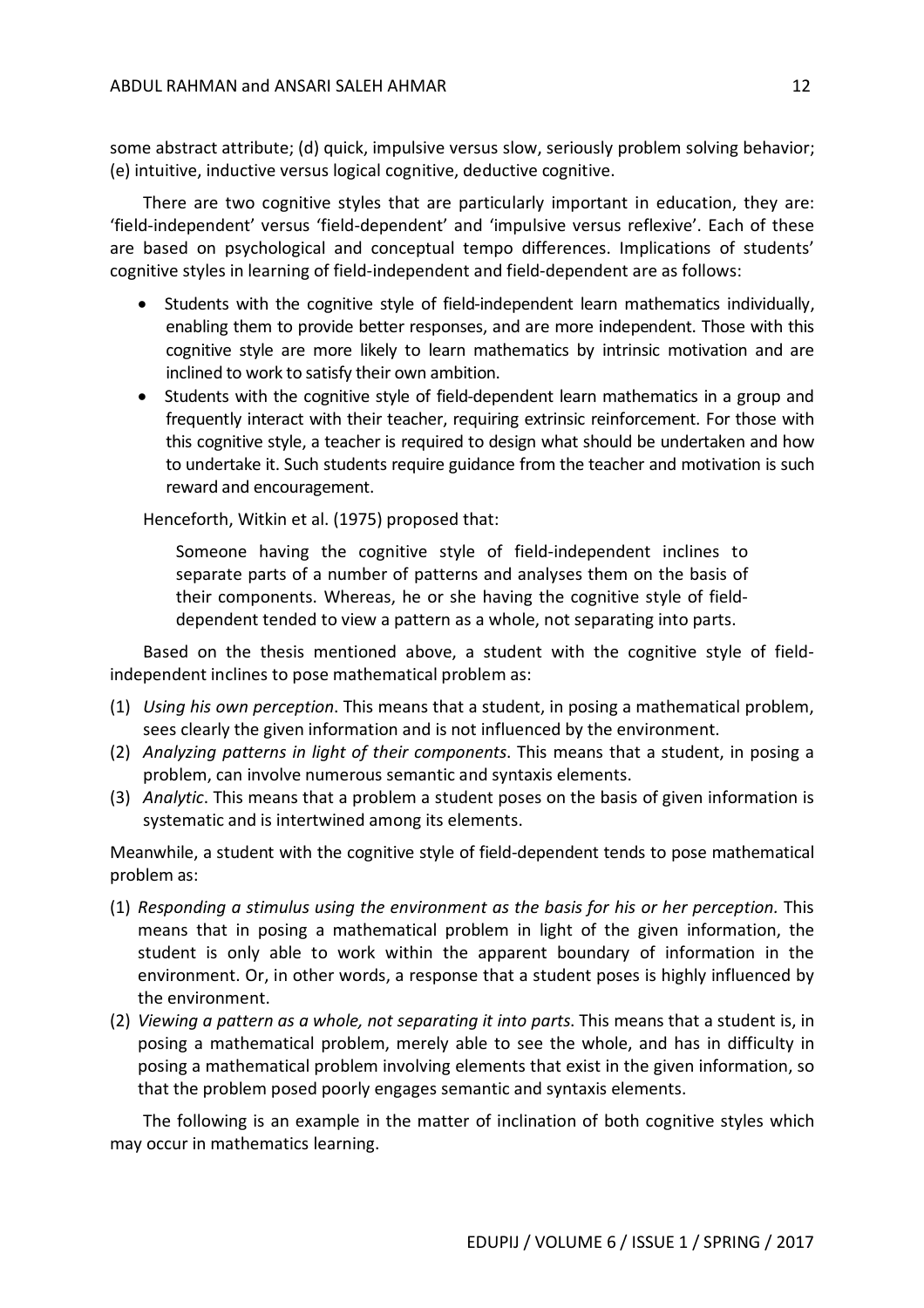A student is given geometric objects as follows (see Figure 2 and Figure 3). If a student is asked to find Figure 2 inside Figure 3, then students with the cognitive style of fieldindependent are quicker at finding it than those with the cognitive style of field-dependent. This is because they are not influenced by the figure existing around Figure b within Figure a, so that student FI easily finds Figure b form inside Figure a. Conversely, students with the cognitive style of FD find it difficult to locate Figure b inside Figure a due to being influenced by figures that exist around the Figure b environment within Figure a.



*Figure 2.* First geometric objects; *Figure 3.* Second geometric objects

Besides, in algebraic class, students are given a quadratic equation:

# .  $(8)$

If they are asked to find its roots, then FD students may apply the "abc formula"; whereas FI students find other ways such as factoring to understand that the quadratic equation (8) can be changed to:

$$
(x + \sqrt{2})^2 = 0
$$
 (9)  
This can be undertaken by the Fl students since they are not influenced by the coefficient of  
x,  $2\sqrt{2}$ , and by the existing completion pattern. However, the FD students are influenced by

the coefficient of x, which is not an integer  $2\sqrt{2}$ . Therefore, they cannot perform the equation using factorization and are influenced as well by the existing completion pattern, and utilize the abc formula as the only completion pattern for the quadratic equation. On the contrary for the quadratic equation:

$$
x^2 + 2x + 4 = 0
$$

FD students tend to directly factorize in determining its roots, whereas FI students first probe into the discriminant of the quadratic equation. Since the value is less than zero, the FD students soon arrive at the conclusion that the quadratic equation does not have a real root.

Meanwhile, Silver and Cai (1996) found six elements of a semantic relationship in posing mathematical problems, which are: (1) there are no semantic relationships; (2) there is only one semantic relationship, that is restating; (3) there are two semantic relationships, which are restating and changing; (4) there are three semantic relationships, which are restating, changing, and grouping; (5) there are four semantic relationships, which are restating, changing, grouping, and comparing; and (6) there are five semantic relationships, which are restating, changing, grouping, comparing, and varying. Grouping Mathematical Problem Posing based on Students' Cognitive Style is shown in Table 1.

(10)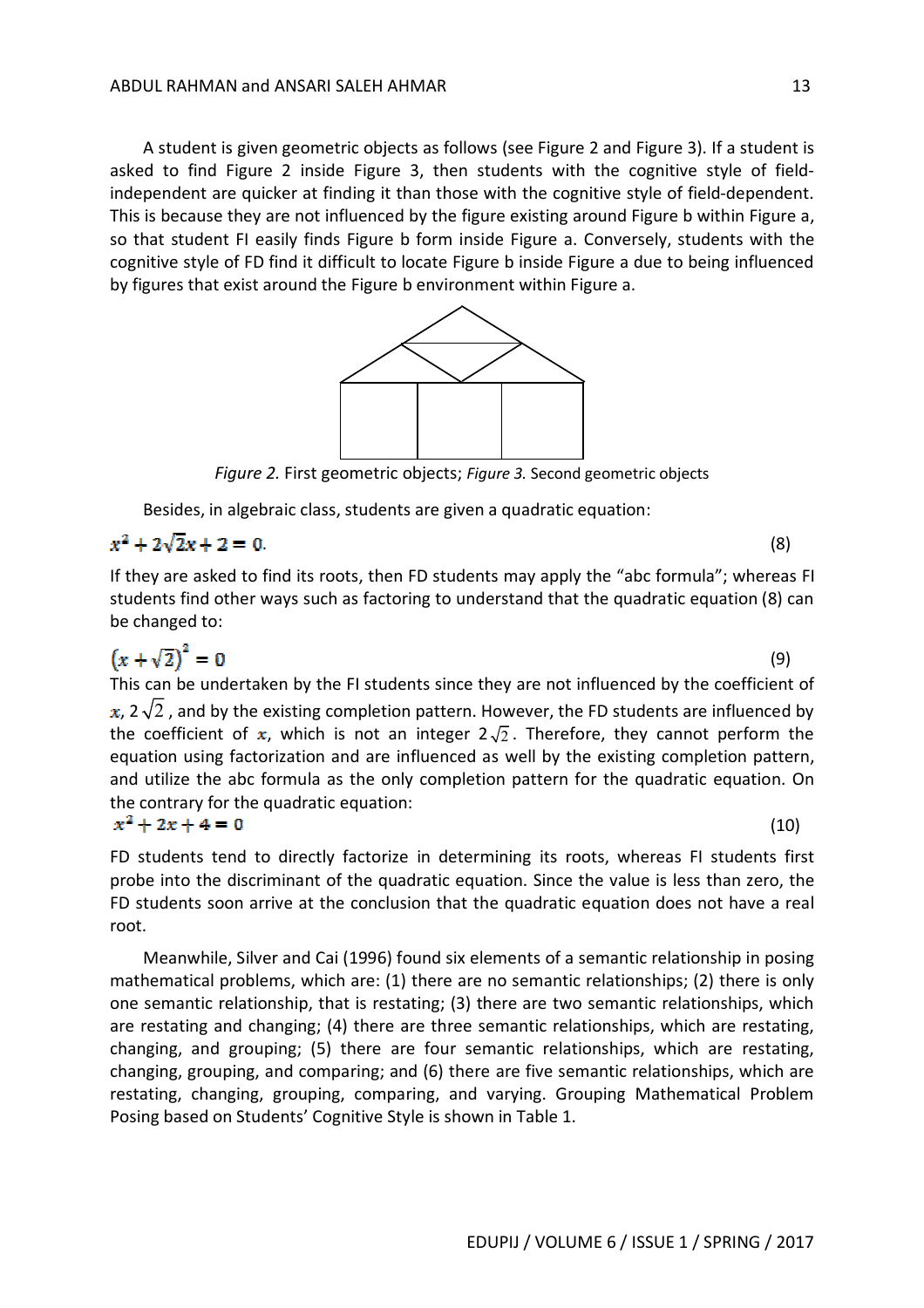| Cognitive             | <b>Mathematical Problem Posing</b>                                                                                                                                                         |                                                                                     |                                                                                                                     |  |
|-----------------------|--------------------------------------------------------------------------------------------------------------------------------------------------------------------------------------------|-------------------------------------------------------------------------------------|---------------------------------------------------------------------------------------------------------------------|--|
| Style<br><b>Types</b> | Responses                                                                                                                                                                                  | Syntaxis Analysis                                                                   | Semantic Analysis                                                                                                   |  |
| FI.                   | - Posed question can, in<br>general, be solved.<br>- Posed question is<br>frequently difficult to<br>solve.<br>- Posed question contains<br>new data.                                      | Posed question<br>contains:<br>- proposition<br>- relationship, or<br>- subjunctive | Posed questions<br>contain 3 or 4<br>semantic relationships:<br>- changing<br>comparing<br>grouping<br>varying      |  |
| FD                    | - Posed question, in<br>general, does not<br>contain new data.<br>- Posed question is<br>usually not difficult to<br>solve.<br>- Posed question<br>frequently does not<br>have a solution. | Posed question is<br>dominated by<br>'assignment'<br>semantic<br>relationship.      | Posed question, in<br>general, has only 1 or 2<br>semantic relationships,<br>such as:<br>restating, and<br>changing |  |

**Table 1.** Grouping of Mathematical Problem Posing by Students' Cognitive Style

This current study was conducted in SMA Negeri 3 Makassar, Indonesia with eight 6<sup>th</sup> grade science students. The selection of SMA Negeri 3 Makassar as the research site was based on several considerations, namely: (1) SMA Negeri 3 Makassar was frequently chosen as the site for scientific activity by researchers; (2) students of SMA Negeri 3 Makassar are not dominated by certain social stratum or achievement (heterogen); and (3) the researcher has an established relationship with the school's staff.

The research subjects were  $6<sup>th</sup>$  grade science students, selected based on several considerations: (1) time allocated to mathematics in  $6<sup>th</sup>$  grade science was greater than for  $6<sup>th</sup>$  grade non-IPA; (2) they had adequately learning experiences in order to pose questions based on information given; and (3) they would be easier to interview to obtain accurate data for the study. The establishment of subjects for this study referred to the test results of students' cognitive style. Building on these test results, students were placed into one of two groups, as students with the field-independent (FI) cognitive style and those with the fielddependent (FD) cognitive style.

- 1) The student group with the cognitive style of field-independent (FI) was represented by four students; consisting of two students from the top-end and two from the bottomend of the interval boundary for grouping the field-independent cognitive style.
- 2) The student group with the cognitive style of field-dependent (FD) was represented by four students; consisting of two students from the top-end and two from the bottomend of the interval boundary for grouping the field-dependent cognitive style.

Data collection for this research employed one main instrument, that of the researcher, with supporting instruments as follows: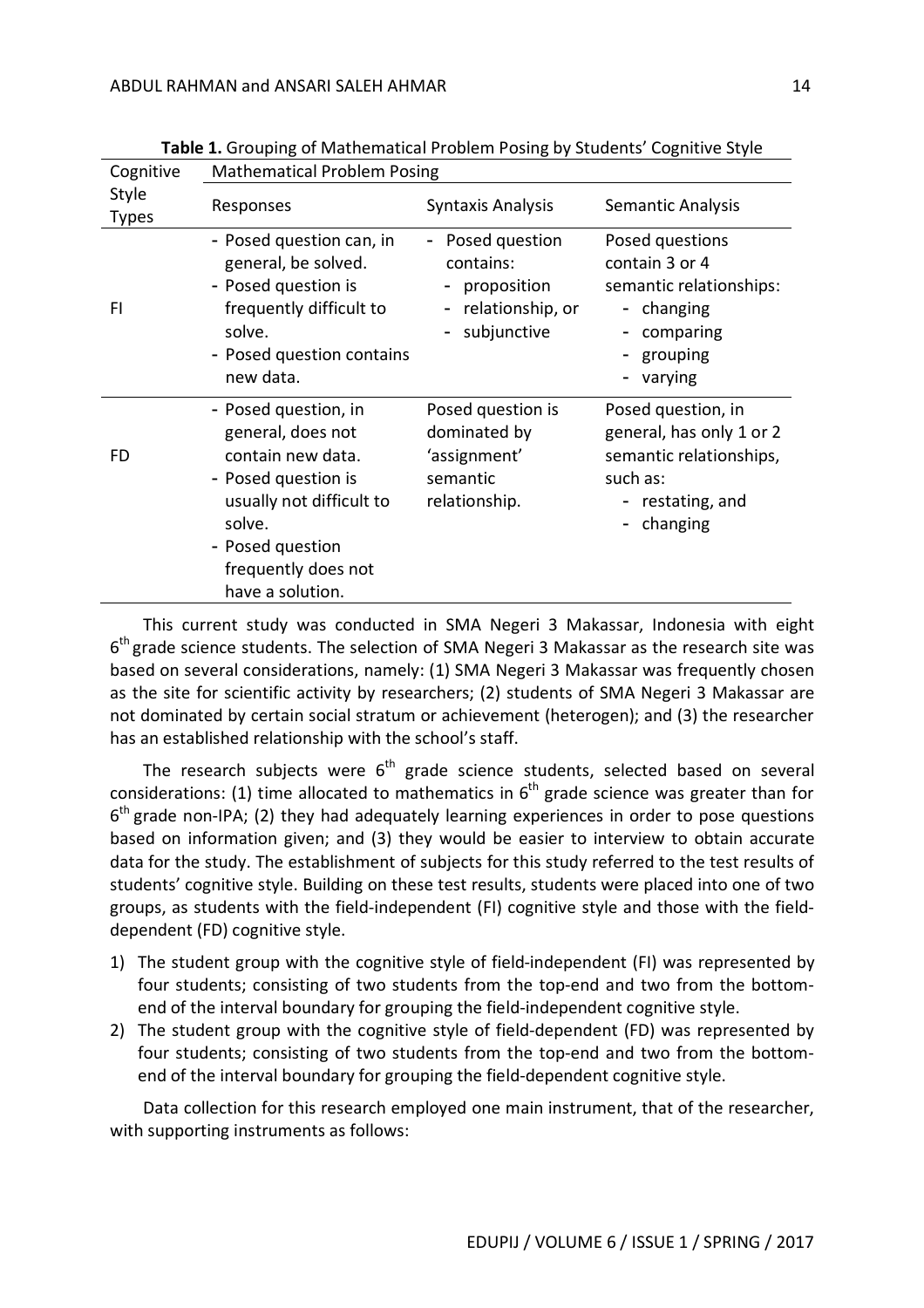#### *Instrument for Group Embedded Figures Test (GEFT)*

Group Embedded Figures Test (GEFT) is a test adapted from the development by Witkin et al. (1975). This test was utilized to psychologically investigate cognitive style as either field-independent (FI) or field-dependent (FD). Material used for this GEFT were geometrical figures. The test consisted of three parts: (1) consisted of seven items; (2) consisted of nine items; and (3) consisted of nine items. The first part of the test was exercises prepared for the participants, whereas the second and the third parts were the core components of the test. Data obtained from this GEFT test was then utilized to group students on the basis of their cognitive styles, that is: (1) the cognitive style of field-independent (FI); and (2) the cognitive style of field-dependent (FD). Grouping according to the cognitive style of fieldindependent (FI) required that students acquired scores greater than nine (i.e., 50% of the maximum score); whereas those scoring less than or equal to nine were grouped as the cognitive style of field-dependent (FD) (Ratumanan, 2003).

#### *Instrument for Mathematical Problem Posing*

This mathematical problem posing test was constructed from various data associated with mathematical materials that students had learned rather than from material taught by the teacher. This approach was chosen in order to prevent students from constructing or posing questions in an imitation of their teacher's way of making or constructing questions. The test for mathematical problem posing utilized in this research displayed four different data items: graphics; verbal sentences; mathematical sentences; and figures. This test was aimed to reveal the profile of mathematical problem posing on the basis of students' cognitive style. The test was constructed by the researcher from studying instrumental examples of mathematical problem posing as developed by Silver and Cai (1996), Gonzales (1994), Siswono (2008), and Hamzah (2003).

### **Results and Discussion**

#### *Profile of Mathematical Problem Posing (MPP) Based on Cognitive Style for Graphics Data*

The subjects involved in this study were eight students divided into two groups. One group consisted of four students representing the GK-FI group, and the other had four students representing the GK-FD group. The profile of students' mathematical problem posing based on their cognitive style (GK-FI and GK-FD) on graphics data was as follows: Figure 4 shows that the ability to pose mathematical problems of graphics was not that different to posing solvable mathematical problems; however, only students in the GK-FI group posed mathematical problems containing new data.



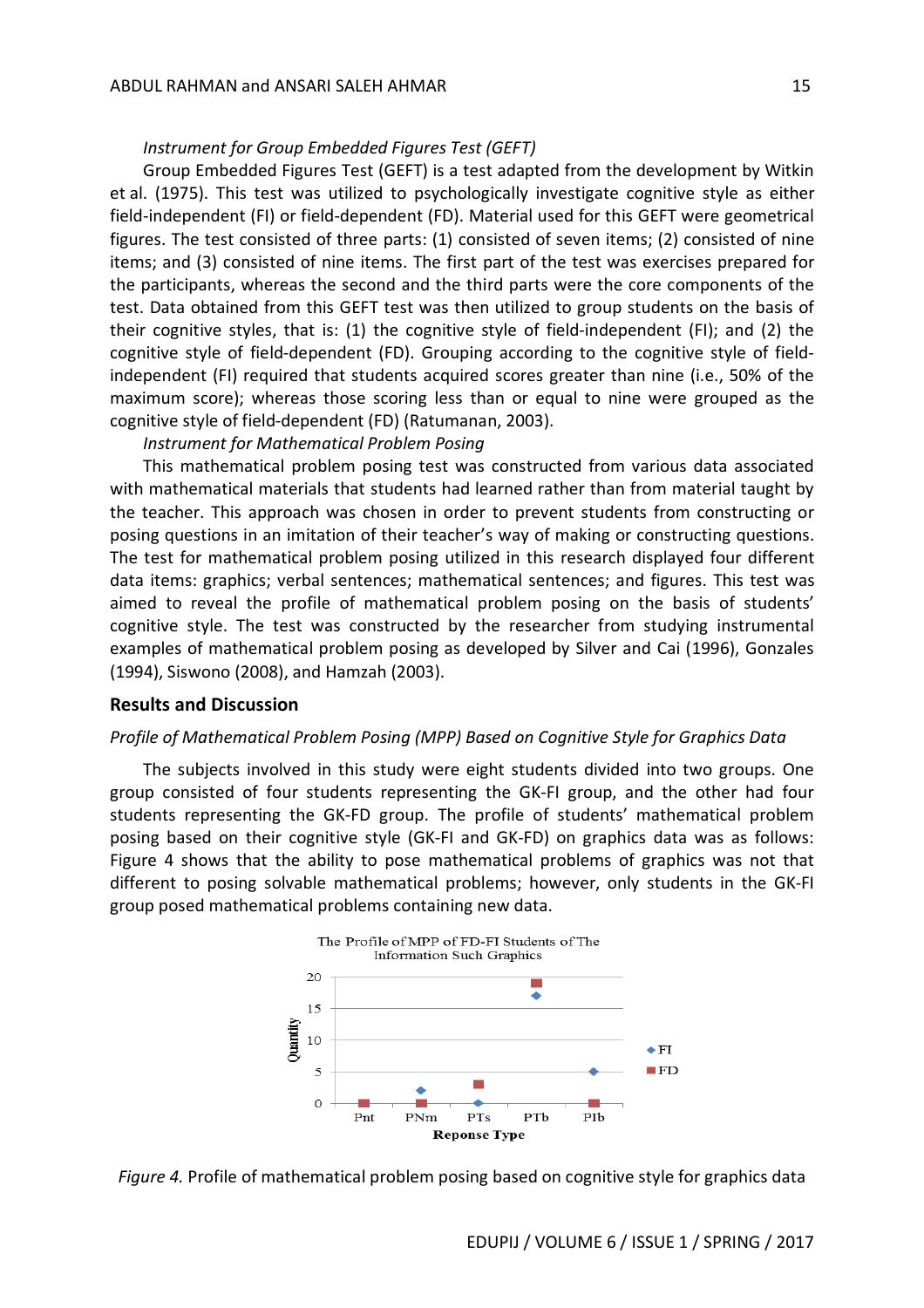*Description:* 

| $Pnt =$         |                           | Statement                                               |
|-----------------|---------------------------|---------------------------------------------------------|
| $PMm =$         |                           | Non-mathematical statement                              |
| PT <sub>S</sub> | $\mathbf{r} = \mathbf{r}$ | Unsolvable mathematical statement                       |
| PT <sub>b</sub> | $\mathbf{r} = \mathbf{r}$ | Solvable mathematical statement not containing new data |

Pib = Solvable mathematical statement containing new data

The quality of mathematical problems with graphics posed by students of the GK-FI group were accomplished in the high category; whereas, those posed by students of the GK-FD group were accomplished only in the moderate category.

### *Profile of Mathematical Problems for GK-FI and GK-FD Groups Based on Verbal Sentences*

The subjects involved in this study were eight students, consisting of four students representing the GK-FI group, and four students representing the GK-FD group. The profile of students' mathematical problem posing based on their cognitive style (GK-FI and GK-FD) on verbal sentences was as follows:

Figure 5 shows that not all verbal sentence mathematical problems posed by GK-FI students were indeed solvable mathematical problems. From the 17 mathematical problems that the GK-FI students posed, there was one unsolvable problem, and 16 other solvable mathematical problems, of which eight contained new data. The number of verbal sentence mathematical problems posed by the GK-FD students was 16, three of which were unsolvable problems and the other 13 were solvable, although none contained new information.





#### *Description:*

| <b>PNt</b>      | $\alpha_{\rm c} \equiv 0.001$ | Statement                                               |
|-----------------|-------------------------------|---------------------------------------------------------|
| <b>PNm</b>      | <b>Section</b>                | Non-mathematical statement                              |
| PT <sub>S</sub> | $\mathbf{r}$                  | Unsolvable mathematical statement                       |
| <b>PTh</b>      | $=$                           | Solvable mathematical statement not containing new data |
| Pib             | $\mathbf{r} = \mathbf{r}$     | Solvable mathematical statement containing new data     |

The quality of verbal sentence mathematical problems posed by students of the GK-FI group were accomplished in the high category; whereas, those posed by students of the GK-FD group were accomplished only in the moderate category.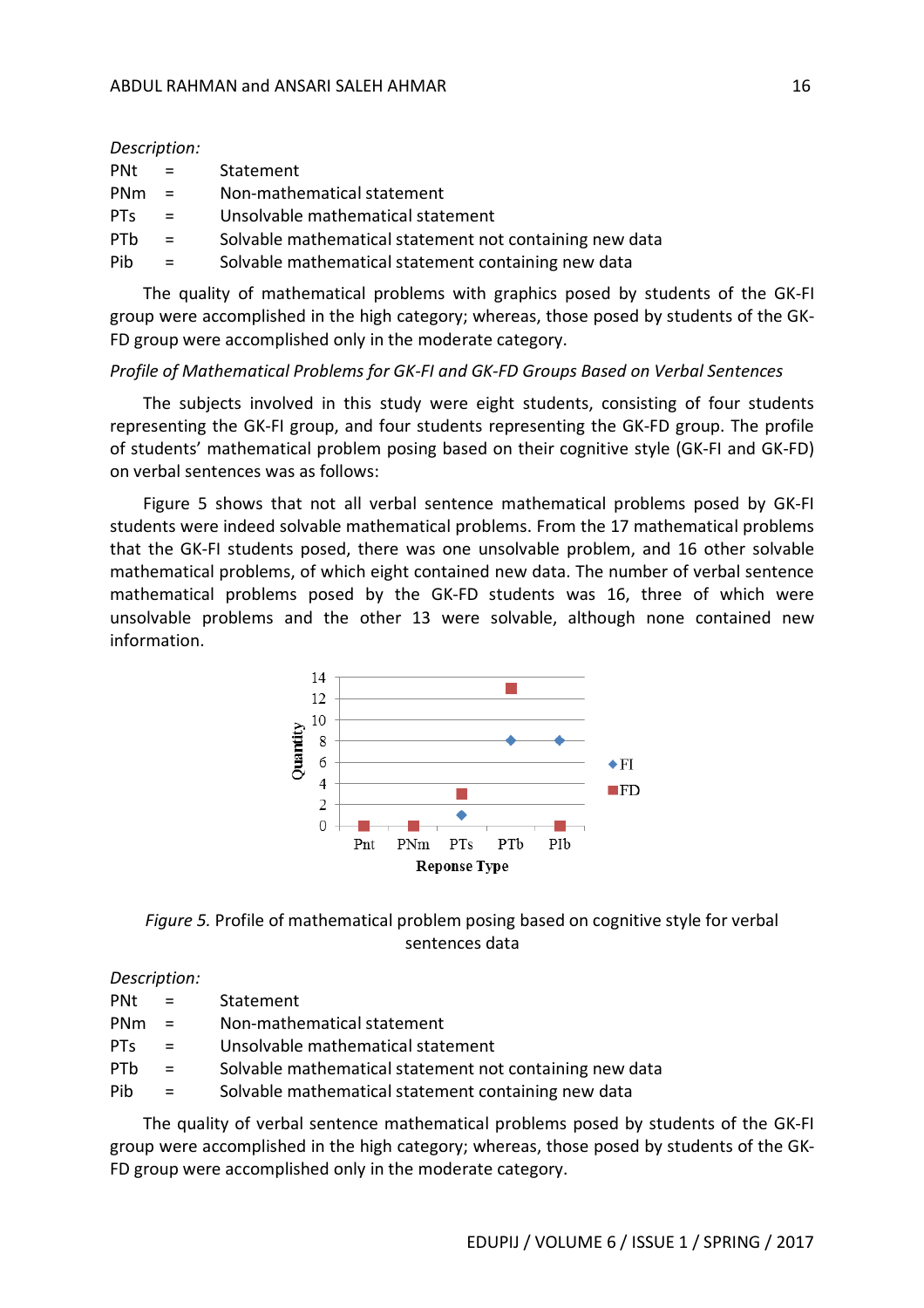*Profile of Mathematical Problems Posing Based on Cognitive Style for Mathematical Sentences Data*

The subjects involved in this study were eight students, consisting of four students representing the GK-FI group, and four students representing the GK-FD group. The profile of students' mathematical problem posing based on their cognitive style (GK-FI and GK-FD) on mathematical sentences was as follows:

Figure 6 shows that all mathematical problems with mathematical sentences posed by GK-FI students were indeed solvable mathematical problems; none were unsolvable, and two contained new data. However, of the 20 mathematical problems with mathematical sentences posed by the GK-FD students, 12 were unsolvable problems and the other eight were solvable, although none contained new information.



*Figure 6.* Profile of mathematical problem posing based on cognitive style for mathematical sentences data

## *Description:*

| PNt             | $\mathcal{L} = \mathcal{L}$ | Statement                                               |
|-----------------|-----------------------------|---------------------------------------------------------|
| <b>PNm</b>      | $\mathbf{r} = \mathbf{r}$   | Non-mathematical statement                              |
| PT <sub>S</sub> | $\mathbf{r} = \mathbf{r}$   | Unsolvable mathematical statement                       |
| <b>PTh</b>      | $\equiv$                    | Solvable mathematical statement not containing new data |
| Pib             | $\mathbf{r} = \mathbf{r}$   | Solvable mathematical statement containing new data     |

The quality of mathematical problems with mathematical sentences posed by students of the GK-FI group were accomplished in the high category; whereas, those posed by students of the GK-FD group were accomplished only in the moderate category.

#### *Profile of Mathematical Problem Posing Based on Cognitive Style for Figures Data*

The subjects involved in this study were eight students, consisting of four students representing the GK-FI group, and four students representing the GK-FD group. The profile of students' mathematical problem posing based on their cognitive style (GK-FI and GK-FD) with figures data was as follows:

Figure 7 shows that not all mathematical problems with figures posed by GK-FI students were indeed solvable mathematical problems. From the 19 mathematical problems that the GK-FI students posed, there were two unsolvable problems and 17 solvable problems; among them there were eight problems containing new data. However, of the 22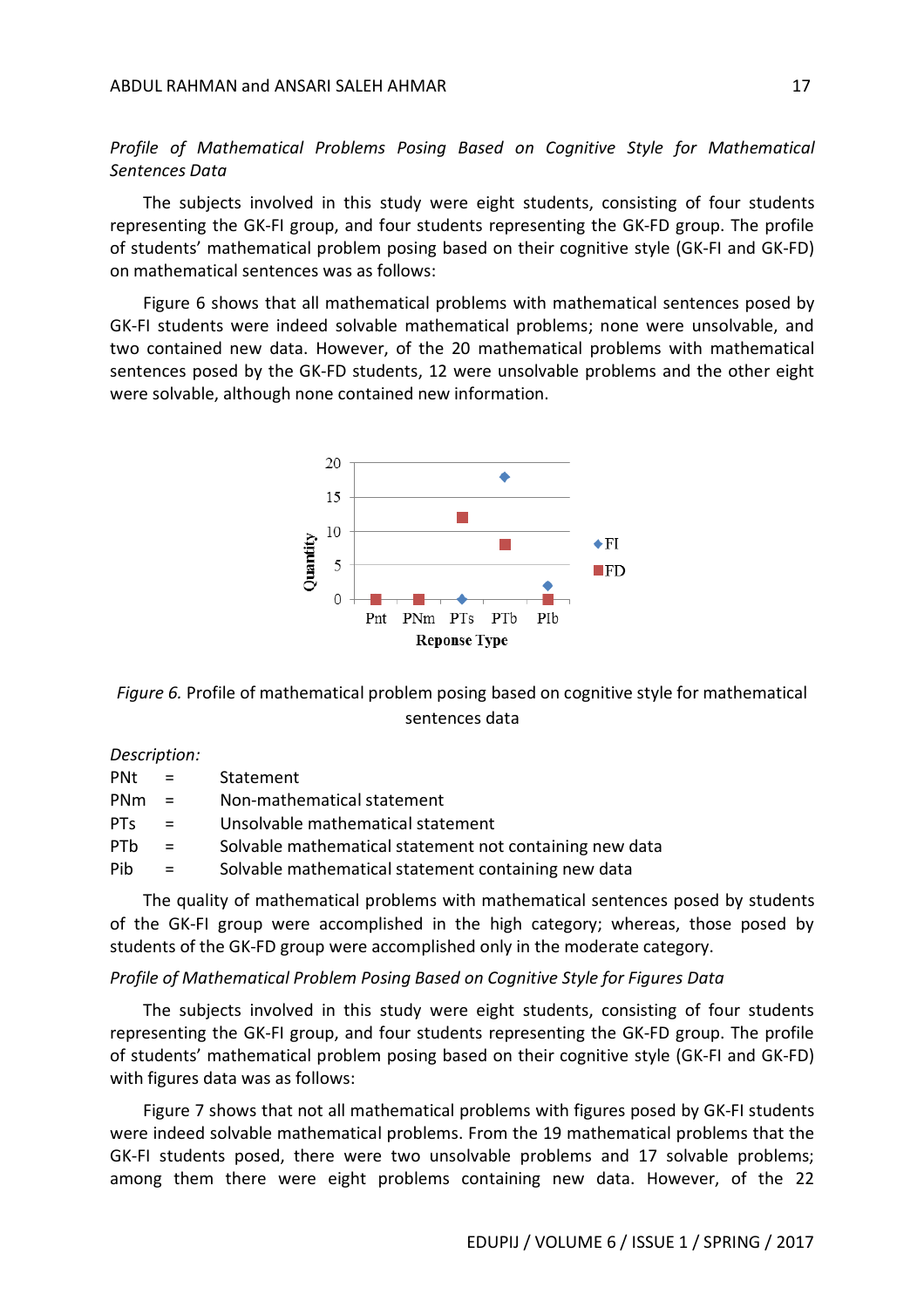mathematical problems with figures posed by the GK-FD students, 15 were unsolvable problems and the other seven were solvable, although none contained new information.



*Figure 7.* Profile of mathematical problem posing based on cognitive style for figures data

*Description:* 

| <b>PNt</b>      | $\mathbf{r} = \mathbf{r}$ | Statement                                               |
|-----------------|---------------------------|---------------------------------------------------------|
| <b>PNm</b>      | $\mathbf{r}$              | Non-mathematical statement                              |
| PT <sub>S</sub> | - 21                      | Unsolvable mathematical statement                       |
| <b>PTb</b>      | $\mathbf{r} = \mathbf{r}$ | Solvable mathematical statement not containing new data |
| Pib             | $=$                       | Solvable mathematical statement containing new data     |

The quality of mathematical problems with figures posed by students of the GK-FI group were accomplished in the high category; whereas, those posed by students of the GK-FD group were accomplished only in the moderate category.

### *Profile of Students' Mathematical Problem Posing on the Basis of Cognitive Style*

The subjects involved in this study were eight students, consisting of four students representing the GK-FI group, with two students representing the upper bound value of the GK-FI group, and two representing the lower bound value. Based on the test results of mathematical problem posing, it was seen that for the four data types given in this test, the students representing the GK-FI group posed 80 responses. The profile of students' mathematical problem posing based on the four data types was as follows:

Figure 8 shows that in posing mathematical problems for the four given data types, the GK-FI students posed more mathematical problems containing new data than those from the GK-FD group. In addition, the GK-FD students posed more unsolvable mathematical problem than those from the GK-FI group. Students from the GK-FI group were able to pose mathematical problems containing new data, whereas students from the GK-FD were not.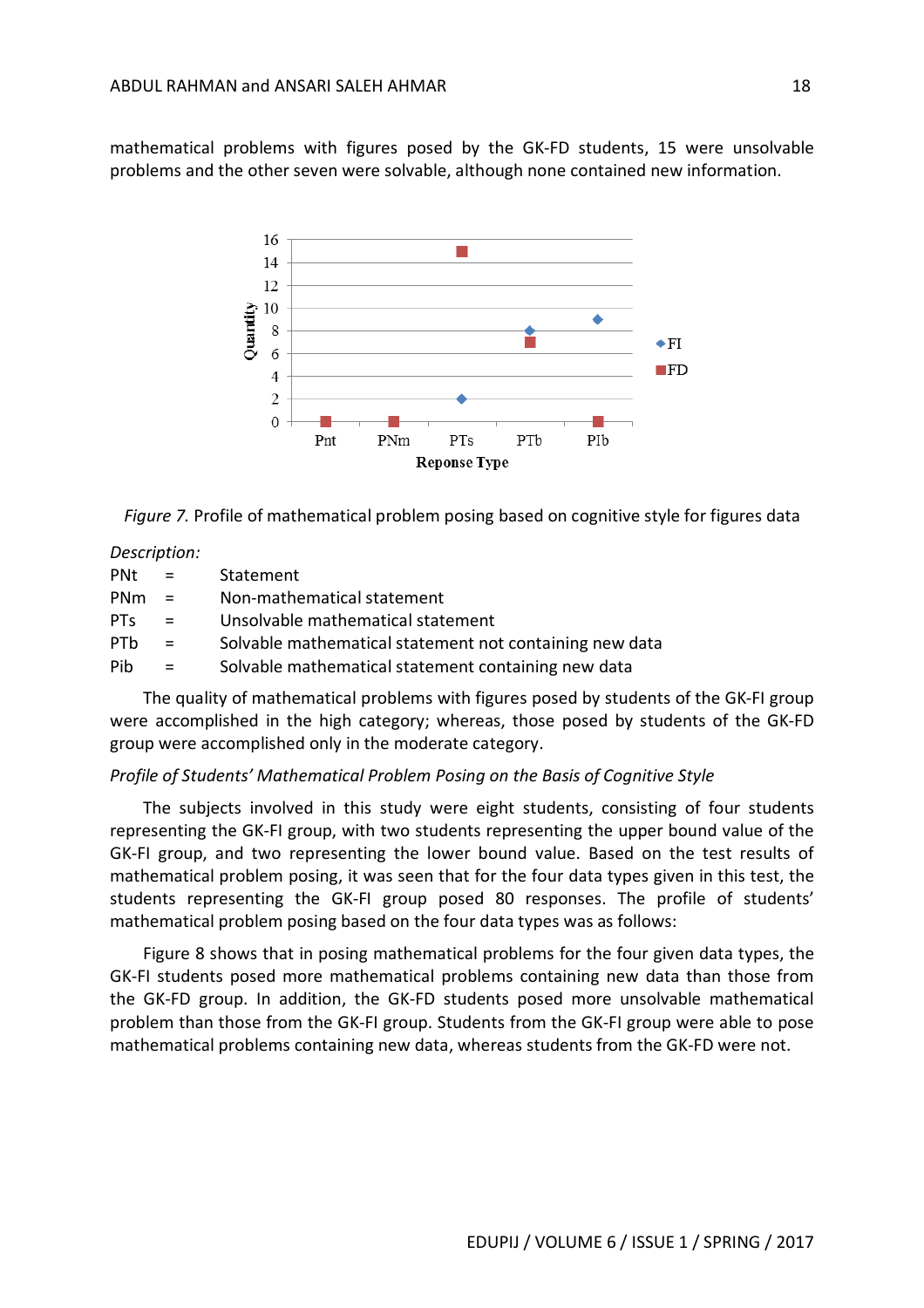

*Figure 8.* Profile of students' mathematical problem posing on the basis of cognitive style

*Description:* 

| <b>PNt</b>      | $\mathbf{r} = \mathbf{r}$ | Statement                                               |
|-----------------|---------------------------|---------------------------------------------------------|
| <b>PNm</b>      | $\mathbf{r} = \mathbf{r}$ | Non-mathematical statement                              |
| PT <sub>S</sub> | $\mathbf{r} = \mathbf{r}$ | Unsolvable mathematical statement                       |
| <b>PTh</b>      | $\mathbf{r} = \mathbf{r}$ | Solvable mathematical statement not containing new data |
| Pib             | $=$                       | Solvable mathematical statement containing new data     |

Within this study, the cognitive styles of FI and FD are discussed. In establishing groups of students according to their cognitive style, the criteria employed was: "If students can only find simple figures from complex figures (0 to 9 figures), then they are grouped into the cognitive style of FD; whereas those who can find simple figures (in excess of 9 figures) are grouped into the cognitive style of FI". In this section, the researcher analyzed the profile of students' mathematical problem posing in the extreme point of each of cognitive style groups, and by doing so created two new groups, namely the 'end-group' (GK-FI-Ba and GK-FD-Bb) and the 'middle group' (GK-FI-Bb and GK-FD-Ba).

The research subjects representing the GK-FI-Ba group was comprised of two students, namely ANR and INT. Based on the data of mathematical problem posing for the four data types of given information, the profile of students' mathematical problem posing of the endgroup (GK-FI-Ba and GK-FD-Bb) was as follows:

Figure 9 shows the problems/questions that students posed for the four given data types. It can be seen that students in the GK-FI-Ba group posed more solvable mathematical problems/questions containing new data, whereas the solvable mathematical problems not containing new data were posed more by students in the GK-FD-Bb group, but the difference was not significant.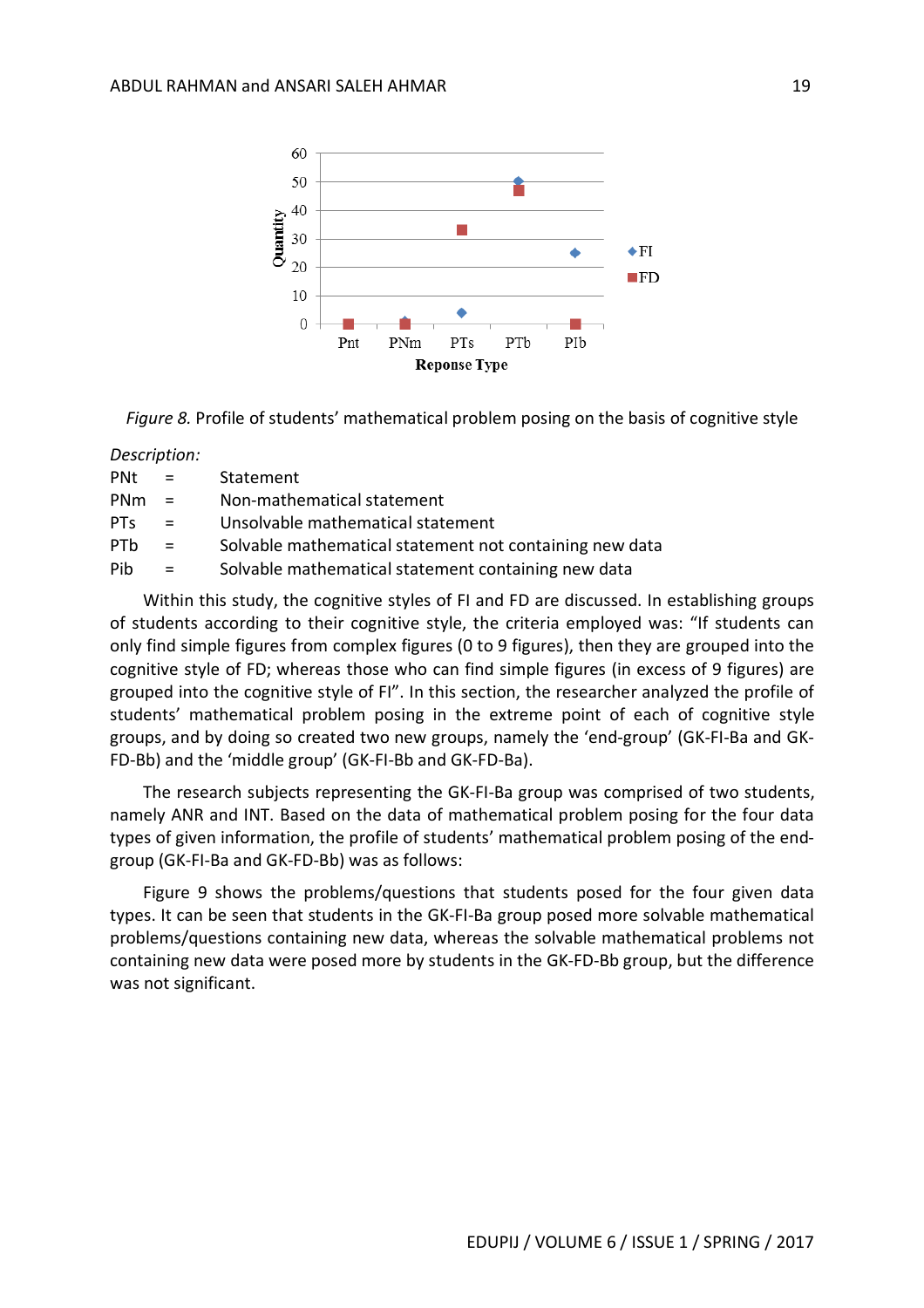



*Description:* 

| <b>PNt</b> | $\mathbf{r} = \mathbf{r}$ | Statement                                               |
|------------|---------------------------|---------------------------------------------------------|
| <b>PNm</b> | $\mathbf{r} = \mathbf{r}$ | Non-mathematical statement                              |
| <b>PTs</b> | $\mathbf{r} = \mathbf{r}$ | Unsolvable mathematical statement                       |
| PTh        | $\mathbf{r} = \mathbf{r}$ | Solvable mathematical statement not containing new data |
| Pib        | $=$                       | Solvable mathematical statement containing new data     |

In light of the data of mathematical problem posing of both groups, it was seen that the profile of students' mathematical problem posing for the middle group (GK-FI-Bb and GK-FD-Ba) was as follows:

Figure 10 shows the problems/questions that students of both groups posed for the four given data types, and that the students in the GK-FI-Bb group posed more solvable mathematical problems/questions either containing new data or not, than those in the GK-FD-Bb group.



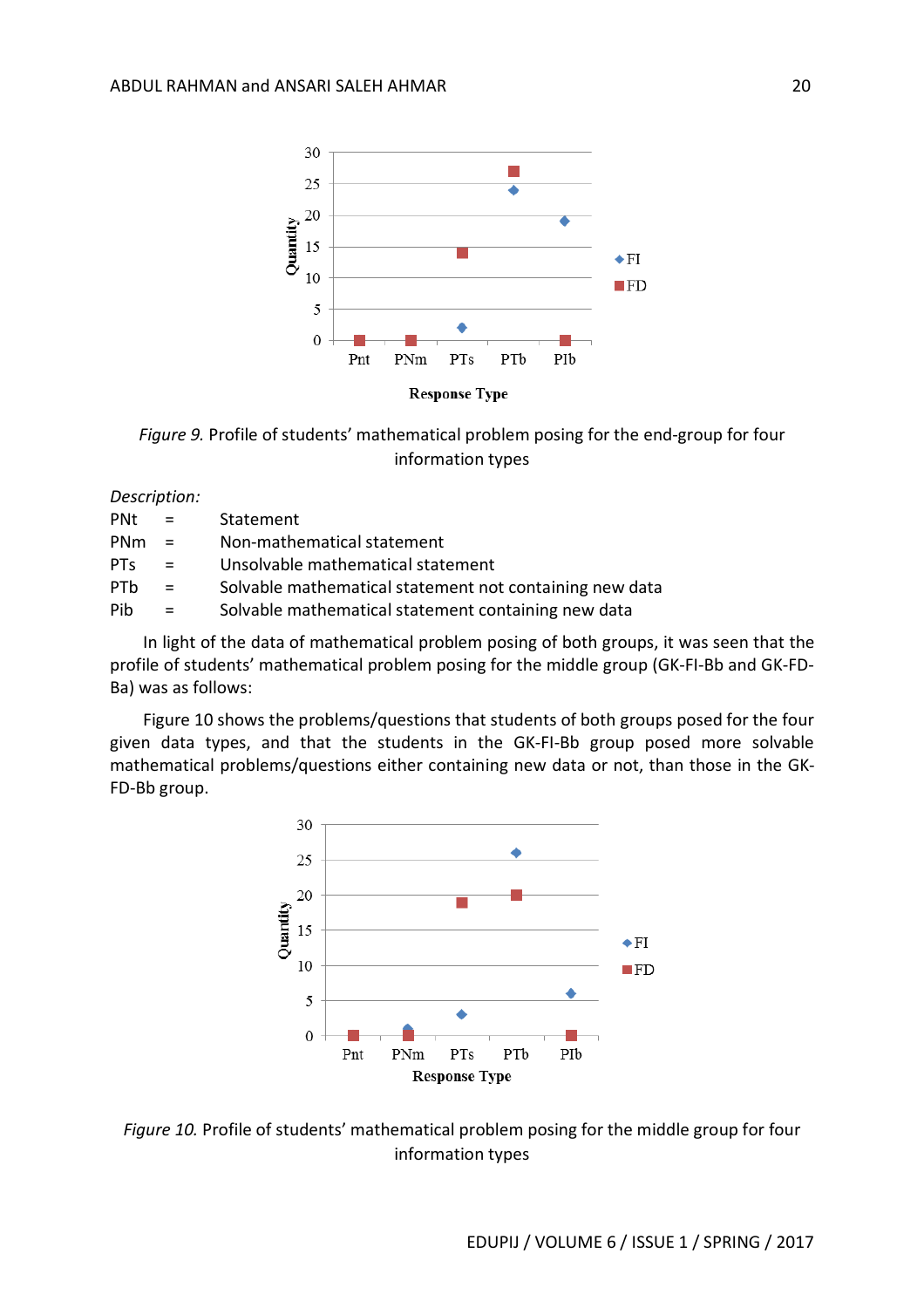|                 | DUSCHDLIUH. |                                                         |
|-----------------|-------------|---------------------------------------------------------|
| PNt             | $\equiv$    | Statement                                               |
| PN <sub>m</sub> | $=$         | Non-mathematical statement                              |
| PT <sub>S</sub> | $\equiv$    | Unsolvable mathematical statement                       |
| PT <sub>b</sub> | $=$         | Solvable mathematical statement not containing new data |
| Pib             | $=$         | Solvable mathematical statement containing new data     |

Figures 9 and 10 showed that students in the middle group of cognitive style had the profile of mathematical problem posing at the end-group of cognitive style. The difference was seen with mathematical problems that had a solution, but did not contain new data.

### **Conclusion**

*Description:* 

(1) The profile of students' mathematical problem posing with graphics. (a) The response type that students of GK-FI posed on graphics was dominated by 22 solvable mathematical problems/questions, and among them, there were five problems containing new data and two other responses that constituted unsolvable mathematical problems. However, for students of the GK-FD group, they posed 22 responses with graphics, with 19 solvable problems containing no new information, and three other unsolvable mathematical problems. This shows that the GK-FD students were focused on the available data when posing problems containing graphics, so much so that none of the problems posed contained new data. (b) The quality of problems that students from the GK-FI group posed on the basis of the result of semantic and syntaxis analysis, in general, were included in the moderate category, and there were three problems that students from the GK-FI group posed that were included in the high category. Whereas, the quality of mathematical problem that students of from the GK-FD group posed merely attained the category of moderate.

(2) The profile of students' mathematical problem posing with verbal sentences. (a) The response type that students posed from the GK-FI group totaled 16 solvable mathematical problems, and among them, there were eight problems containing new data. Whereas, the response type that students from the GK-FD group posed was also 13 solvable mathematical problems, but none contained new data. (b) Based on the quality of mathematical problems that students of the GK-FI group posed with verbal sentences, according to results of semantic and syntaxis analysis, it is seen that the sentence structure of the problems that students posed, in general, were included in the moderate category, and there were also six problems that students of the GK-FI group posed that were included in the high category. However, the quality of mathematical problems that students from the GK-FD group posed were included in the moderate category.

(3) The profile of students' mathematical problem posing with mathematical sentences. (a) The response type that students from the GK-FI group posed with mathematical sentences constituted 20 solvable mathematical problems, and among them, two problems contained new data. Whereas, students from the GK-FD group posed 20 responses, with 12 being unsolvable mathematical problems, and only eight solvable, although none contained new data. (b) The quality of mathematical problems that students from the GK-FI group posed with mathematical sentences, following semantic and syntaxis analysis, were included in the moderate category, as from 18 problems, only one was included in the high category. However, the quality of problems that students of the GK-FD group posed overall were included in the moderate category. This is because the mathematical problems posed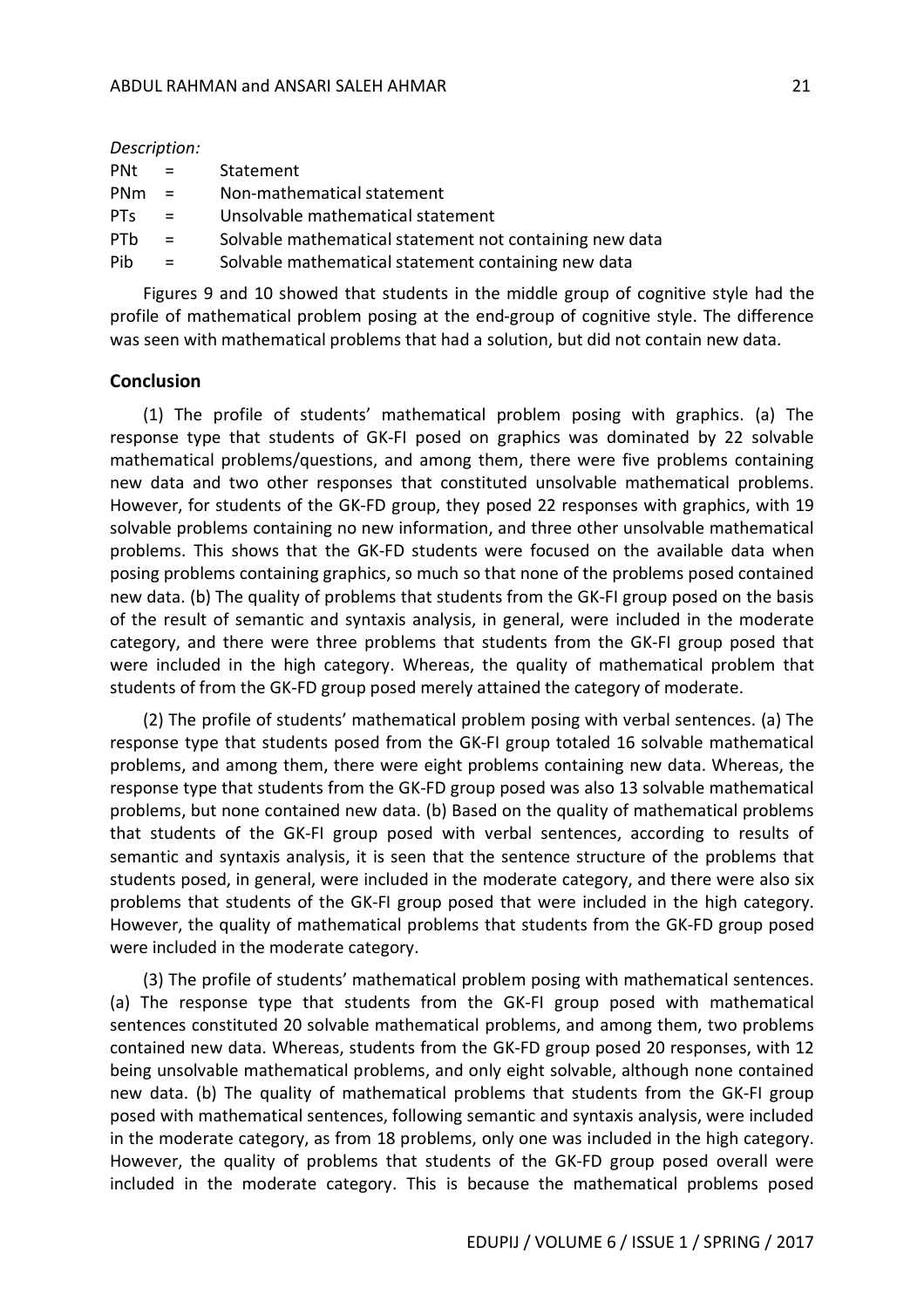contained at most one semantic relationship and in general they used assignment proposition.

(4) The profile of students' mathematical problem posing with figures. (a) The responses from students in the GK-FI group posed with figures totaled 17 solvable mathematical problems, and among them, nine contained new data, whereas the students from the GK-FD group posed 15 unsolvable mathematical problems, and only seven solvable, but none contained new data. (b) The quality of mathematical problems that the students from the GK-FI group posed with figures, on the basis of semantic and syntaxis analysis, were included in the moderate category overall, with two mathematical problems in the high category; whereas, the mathematical problems that students from the GK-FD group posed were at most in the moderate category.

#### **Notes**

Corresponding author: ABDUL RAHMAN

## **References**

- Bullock, A., Stallybrass, O., Trombley, S., & Eadie, B. (1977). *The Fontana dictionary of modern thought*. Cambridge Univ Press.
- Cooney, T. J. (1985). A beginning teacher's view of problem solving. *Journal for Research in Mathematics Education*, 324–336.
- Dillon, J. T. (1982). Problem finding and solving. *The Journal of Creative Behavior*, *16*(2), 97– 111.
- Duncker, K., & Lees, L. S. (1945). On problem-solving. *Psychological Monographs*, *58*(5), i, 113.
- English, L. D. (1998). Children's problem posing within formal and informal contexts. *Journal for Research in Mathematics Education, 29*(1), 83–106.
- Gonzales, N. A. (1994). Problem posing: A neglected component in mathematics courses for prospective elementary and middle school teachers. *School Science and Mathematics*, *94*(2), 78–84.
- Hamzah. (2003). *Meningkatkan kemampuan memecahkan masalah matematika siswa sekolah lanjutan tingkat pertama negeri di Bandung melalui pendekatan pengajuan masalah* (Unpublished Doctoral Dissertation). Bandung: Program Pascasarjana Universitas Pendidikan Indonesia.
- Hashimoto, Y. (1997). The methods of fostering creativity through mathematical problem solving. *ZDM*, *29*(3), 86–87.
- Kilpatrick, J. (1969). Problem solving in mathematics. *Review of Educational Research*, *39*(4), 523–534.
- Mayer, R. E., Larkin, J. H., & Kadane, J. B. (1984). *A cognitive analysis of mathematical problem-solving ability*. Erlbaum.
- McGivney, J. M., & DeFranco, T. C. (1995). Geometry proof writing: A problem-solving approach a la Polya. *The Mathematics Teacher*, *88*(7), 552–555.
- Messick, S. (1984). The nature of cognitive styles: Problems and promise in educational practice. *Educational Psychologist*, *19*(2), 59–74.
- Mestre, J. P. (2002). Probing adults' conceptual understanding and transfer of learning via problem posing. *Journal of Applied Developmental Psychology*, *23*(1), 9–50.